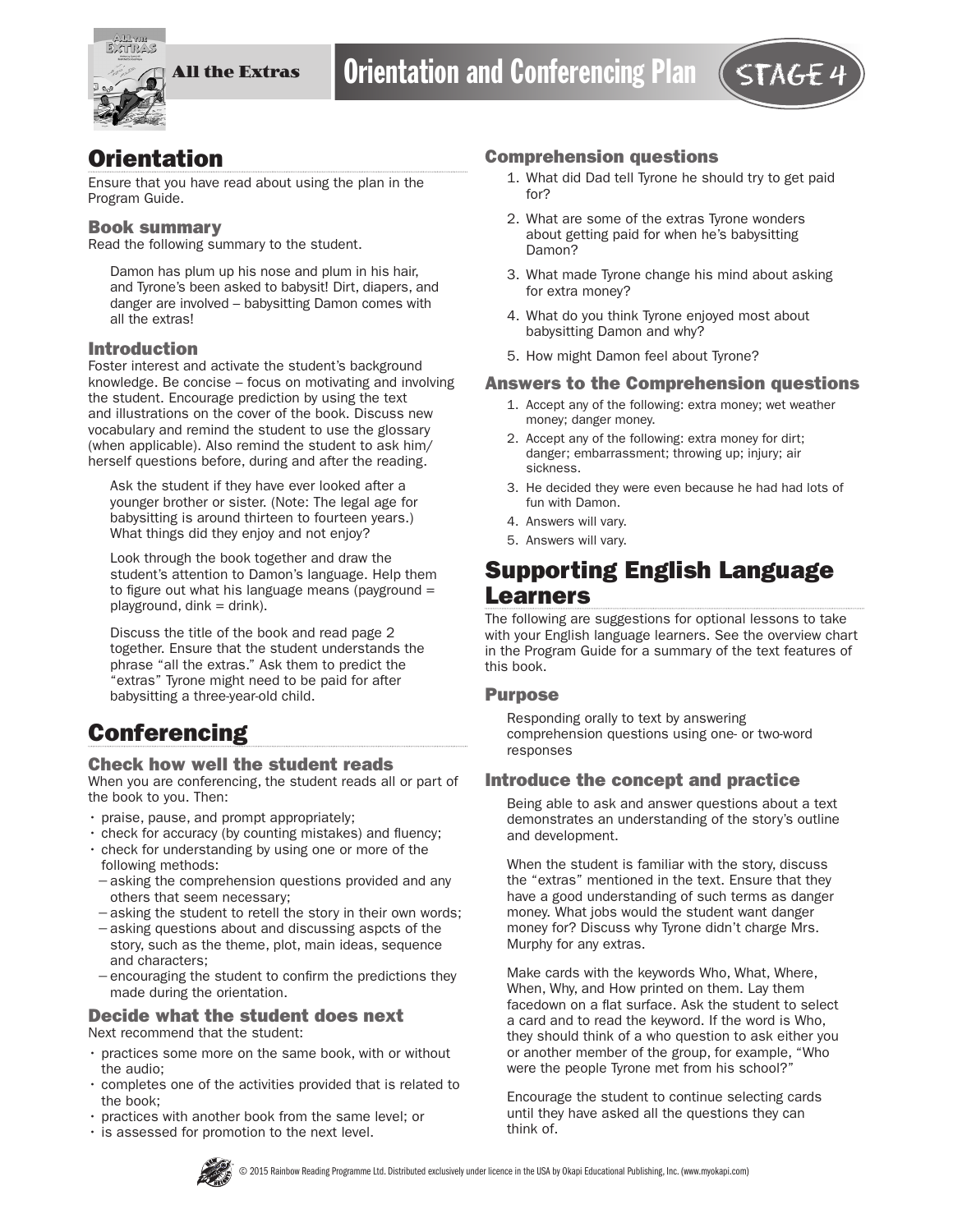

| <b>Accuracy Chart</b> (Exact word replacement only) |              |                    | <b>Errors</b>                                           |  |  |  |  |  |  |
|-----------------------------------------------------|--------------|--------------------|---------------------------------------------------------|--|--|--|--|--|--|
| <b>Words Entered</b>                                | <b>Score</b> | Level              | $M$ = Meaning (makes sense) $S =$ Syntax (sounds right) |  |  |  |  |  |  |
| More than 11 correct                                |              | Independent        | Seen $\subset$<br>Unseen $\subset$<br>Heard $\subset$   |  |  |  |  |  |  |
| 10 or 11 correct                                    |              | Instructional      | Comments:                                               |  |  |  |  |  |  |
| Fewer than 10 correct                               |              | <b>Frustration</b> |                                                         |  |  |  |  |  |  |

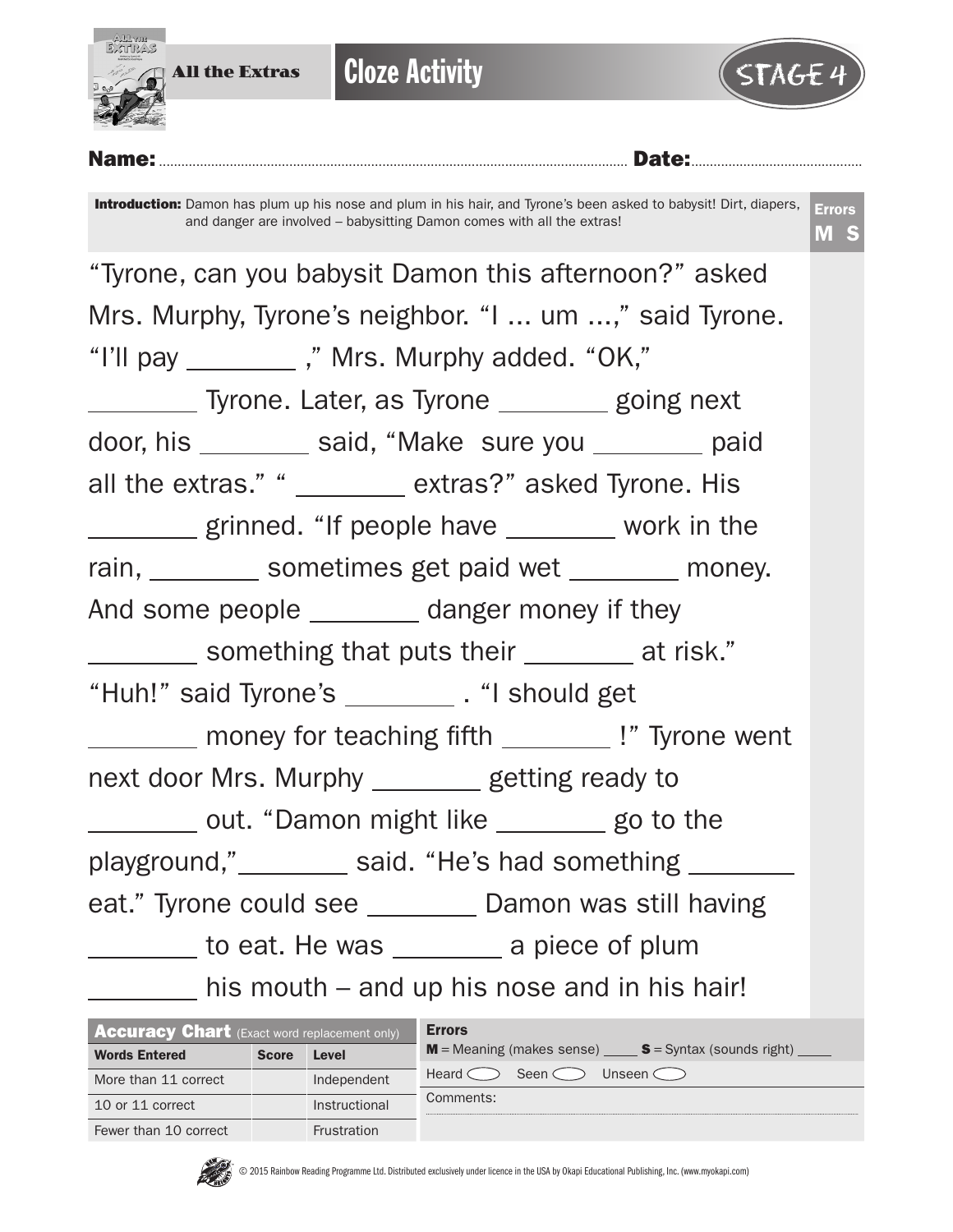



Mrs. Murphy, Tyrone's neighbor, asked Tyrone to babysit Damon for the afternoon. Tyrone's dad grinned and told him to make sure he got paid all the extras. His dad told him that some people were paid wet weather money for working in the rain and danger money if they do something that puts them at risk.

Tyrone decided to take Damon to the playground. He slid his hand into Damon's sticky hand. "Yuck," thought Tyrone. "I'll ask for dirt money." At the playground, Tyrone pushed Damon on the swing. Damon's feet caught him under the chin. "Ouch!" yelled Tyrone.

"I'll ask for danger money too." On the way home, Damon looked at some ants. "They're called ants. Like ants in your pants," Tyrone told him. Two girls from school were going past. They giggled. Tyrone decided to ask for embarrassment money. At home, Damon groaned, "Oh, boy, you stink!"

"I'll need throwing up money!" Later, Damon was in the bath splashing most of the bath water onto Tyrone. Tyrone decided that he qualified for wet weather money. Tyrone started mopping the floor, and he slipped in a puddle. "I want injury money too!" Tyrone put Damon to bed and sang him to sleep.

Later Tyrone told his parents that he could've asked for wet weather money, danger money, dirt money, money for being embarrassed, and throwing up money. "Why didn't you?" laughed his mom. "Well," said Tyrone, "although it was hard work, I liked looking after Damon. I decided we were even. I owed Mrs. Murphy lots of having fun money!"

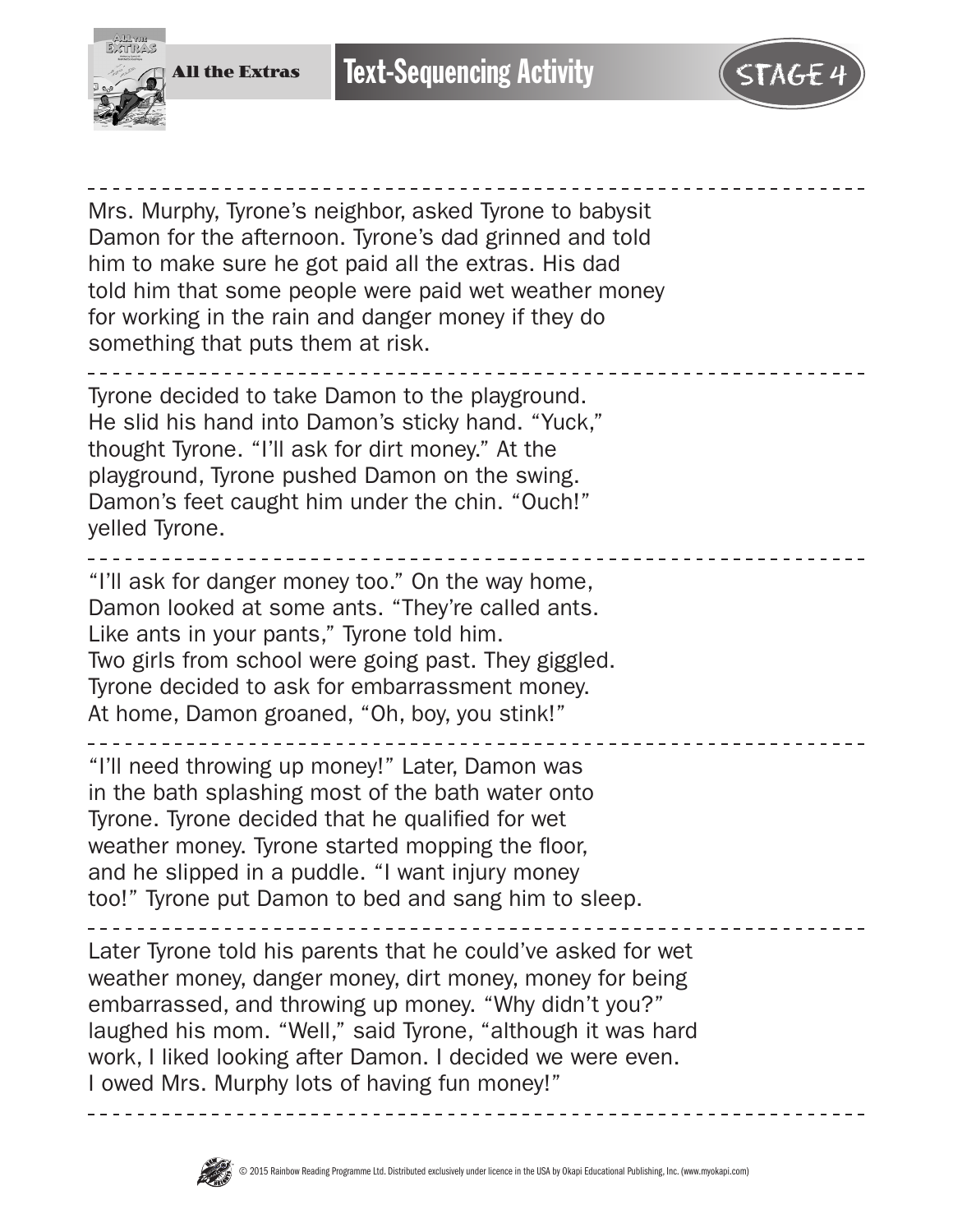

## Name:.............................................................................................................................. Date:..............................................

Words can be found in these directions:



The letter in each square can only be used in one word.

Words to find:

| $\mathsf{d}$                                                                                                                          | W            | e           | a                | t           | h                                                  | e                             | r           | S                                                 | a            | İ           | d           |
|---------------------------------------------------------------------------------------------------------------------------------------|--------------|-------------|------------------|-------------|----------------------------------------------------|-------------------------------|-------------|---------------------------------------------------|--------------|-------------|-------------|
| g                                                                                                                                     | $\mathbf O$  | m           | $\mathbf 0$      | n           | e                                                  | y                             | r           | t                                                 | f            | $\mathbf O$ | r           |
| $\mathbf 0$                                                                                                                           | d            | $\mathbf 0$ | W                | $\mathbf O$ | U                                                  | t                             | i           | h                                                 | n            | a           | $\mathbf S$ |
| İ                                                                                                                                     | İ            | f           | r                | $\mathbf O$ | t                                                  | $\mathbf 0$                   | S           | e                                                 | e            | W           | $\mathbf O$ |
| n                                                                                                                                     | $\mathbf C$  | h           | a                | $\mathbf d$ | r                                                  | n                             | k           | r                                                 | X            | e           | m           |
| g                                                                                                                                     | a            | S           | $\mathbf 0$      | h           | e                                                  | k                             | W           | e                                                 | t            | n           | e           |
| W                                                                                                                                     | $\mathsf{u}$ | W           | n                | a           | n                                                  | d                             | a           | y                                                 | $\mathsf{V}$ | t           | t           |
| a                                                                                                                                     | g            | İ           | e                | m           | r                                                  | $\mathbf b$                   | y           | $\mathbf O$                                       | $\mathbf O$  | h           | h           |
| t                                                                                                                                     | h            | n           | a                | t           | $\mathbf 0$                                        | I                             | e           | U                                                 | İ.           | a           | i           |
| e                                                                                                                                     | t            | g           | $\mathbf O$      | f           | f                                                  | U                             | $\mathbf O$ | e                                                 | $\mathbf C$  | n           | n           |
| r                                                                                                                                     | p            | U           | $\mathbf d$      | $\mathbf d$ | I                                                  | e                             | t           | $\mathbf 0$                                       | e            | d           | g           |
| $\mathbf d$                                                                                                                           | e            | $\mathbf C$ | Î                | d           | e                                                  | d                             | e           | h                                                 | k            | S           | g           |
| I                                                                                                                                     | a            | y           | g                | r           | $\mathbf O$                                        | U                             | n           | g                                                 | t            | h           | e           |
| afternoon<br>and<br>caught<br>decided<br>had<br>hands<br>mouth<br>money<br>out<br>something<br>swing<br>voice<br>water<br>work<br>you |              |             | ask<br>he<br>the |             | at<br>for<br>if<br>off<br>risk<br>there<br>weather |                               |             | bee<br>going<br>look<br>one<br>said<br>to<br>went |              |             |             |
|                                                                                                                                       |              |             |                  | playground  |                                                    | door<br>next<br>puddle<br>way |             |                                                   |              |             |             |

Use the letters that are left to make the word that tells the kind of money paid if someone puts their life at risk. ..................................................................................................................................

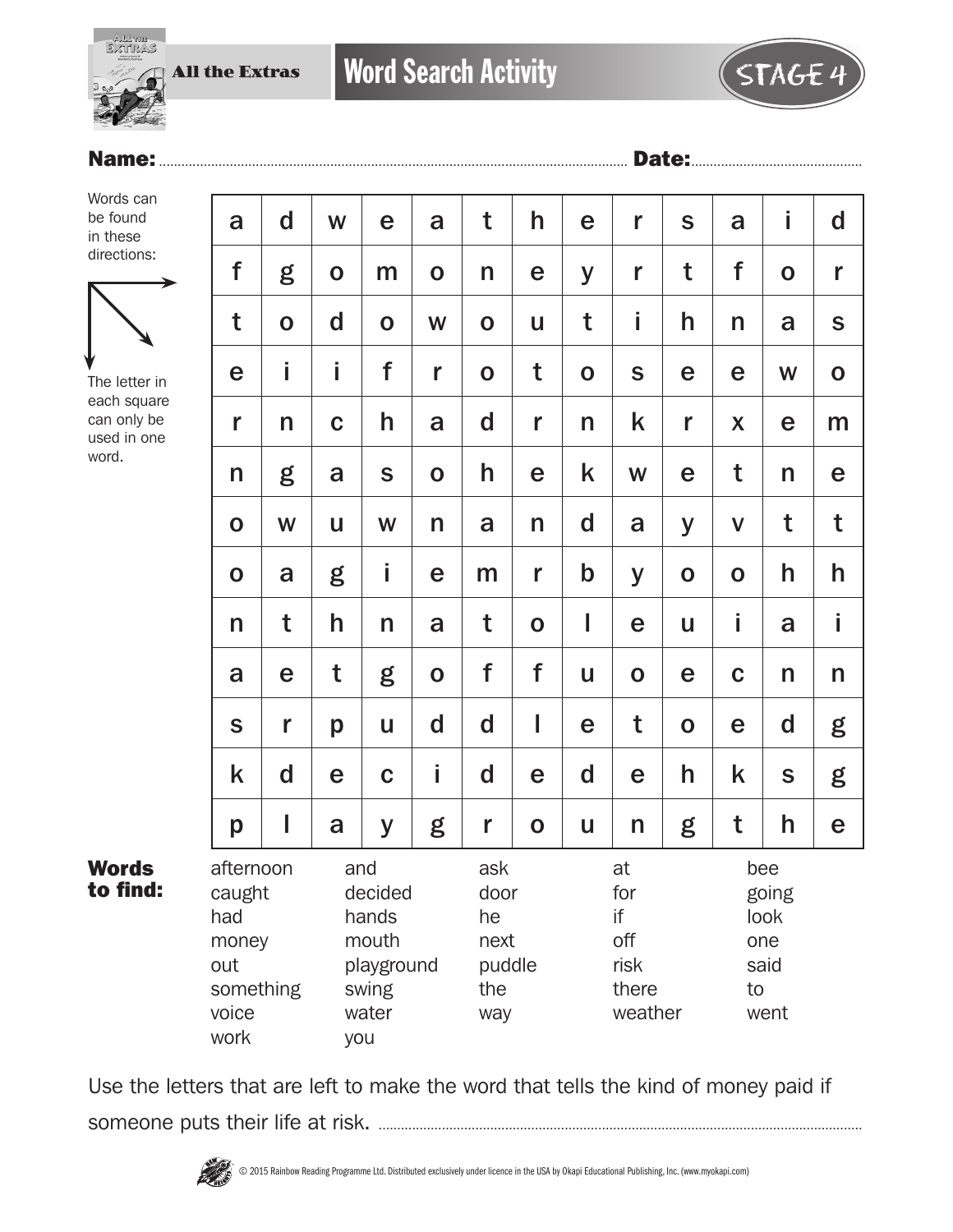

**PASS** 

© 2015 Rainbow Reading Programme Ltd. Distributed exclusively under licence in the USA by Okapi Educational Publishing, Inc. (www.myokapi.com)